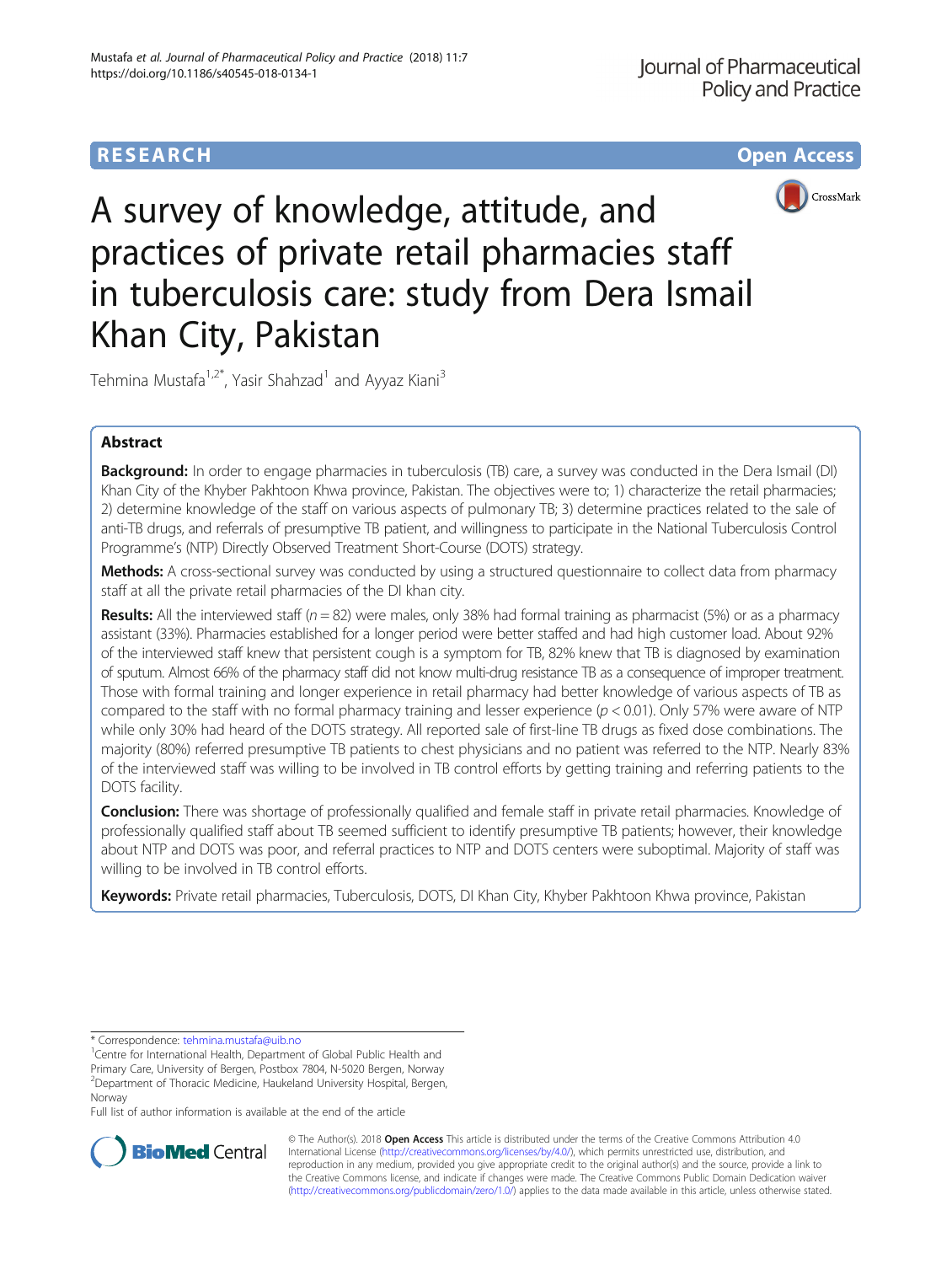# <span id="page-1-0"></span>Background

Pakistan is among the top six high tuberculosis (TB) burden countries in the world. The National Tuberculosis Control Programme (NTP) of Pakistan has implemented the World Health Organisation (WHO) endorsed Directly Observed Treatment Short-Course (DOTS) strategy for TB control, and in 2005 attained near universal DOTS coverage in all the districts within the public sector [[1](#page-6-0)]. Despite country-wide DOTS coverage the incidence of TB remains high [[2,](#page-6-0) [3](#page-6-0)]. It is mostly acknowledged that private sector provides health care to about 70% of the population, while public health sector caters only 30% of the population [\[4\]](#page-6-0). The NTP of Pakistan has made significant progress in involving diverse private health care providers in TB care and control through private-public partnership programme resulting in an increase in case detection and treatment [[4](#page-6-0)–[8](#page-6-0)].

Retail pharmacy staff and pharmacists are an important part of the private health-care sector in Pakistan which has not been engaged in the TB care, prevention and control. Retail pharmacies usually have close links to the society, and not only dispense prescriptions for anti-TB drugs, but are often the first point of contact for people with symptoms of TB. Experiences in many countries have revealed that with proper training, the retail pharmacy staff has the potential to play an important role in TB case management and detection [[9](#page-6-0)]. WHO has recognized pharmacists as one of the six pillars for providing efficient TB care with International Pharmaceutical Federation and have stressed the need for intense collaborative exercise [\[10](#page-6-0)].

Some efforts have been made towards engaging the pharmacies in TB care in Pakistan in the Karachi city located in the Southern province [[11](#page-6-0)]. The Khyber Pakhtoon Khwa province located in the north of Pakistan is considered a hot spot of TB due to large refugee population. The real TB cases are estimated to be higher than the notified TB cases as suggested by a recent prevalence survey conducted in Pakistan [[3](#page-6-0)]. In order to improve TB care by involving pharmacies, we conducted a survey in the DI Khan City of the province to; 1) characterize the retail pharmacies; 2) determine the knowledge of the retail pharmacy staff on various aspects of TB disease, treatment, NTP and the DOTS; 3) determine practices related to the sale of anti-TB drugs, identification and referrals of presumptive TB patient, and willingness of the pharmacy staff to participate in the NTP's DOTS strategy.

## Methods

### Study design and setting

The study was a cross-sectional survey conducted in the DI Khan city, Pakistan, during October–December 2014. DI Khan is one of the south most district of Khyber Pukhtoon Khwa province with a population of about 1.2 million. The annual TB notification rate for NTP in this province was 84/100,000 and TB prevalence 177/100,000 in 2011 [[3\]](#page-6-0). List of private retail pharmacies in the area was obtained and all 93 pharmacies were intended to be included in the study. Homeopathic pharmacies were excluded. Data was collected by interview of the pharmacy staff using a structured questionnaire. The pharmacy staff included pharmacists holding a 5 year professional degree, pharmacy assistants with a 2 years formal training, and sales persons who had not received any formal training in pharmacy. The drugs were dispensed by any

Table 1 Characteristics of the private retail pharmacies in the DI Khan city, Pakistan

|                                                   | Number (%) |
|---------------------------------------------------|------------|
| <b>Total Participants</b>                         | 82 (100)   |
| Professional background                           |            |
| Pharmacists                                       | 4(5)       |
| Pharmacy assistants                               | 27 (33)    |
| Sales person                                      | 51 (62)    |
| Experience of staff in retail pharmacy (years)    |            |
| $\leq$ 5                                          | 34 (41)    |
| $6 - 15$                                          | 30 (37)    |
| $16 - 25$                                         | 10(12)     |
| >25                                               | 8(10)      |
| Number of staff working in pharmacies             |            |
| $2 - 3$                                           | 47 (57)    |
| $4 - 5$                                           | 29 (35)    |
| $6 - 7$                                           | 6(7)       |
| Walking distance of health facility from pharmacy |            |
| $<$ 10 min                                        | 62 (76)    |
| $<$ 30 min                                        | 20(24)     |
| Years of pharmacies operation                     |            |
| $0 - 5$                                           | 24 (29)    |
| $6 - 15$                                          | 29 (35)    |
| $16 - 25$                                         | 18 (22)    |
| > 25                                              | 11(13)     |
| Number of customers per day                       |            |
| $\leq 50$                                         | 31 (38)    |
| $51 - 100$                                        | 33 (40)    |
| >100                                              | 18 (22)    |
| Records for customers                             |            |
| Sales/drug register                               | 11(13)     |
| No record                                         | 71 (87)    |
| Availability of TB informational materials        |            |
| Brochures/pamphlet                                | 10(12)     |
| Posters                                           | 11(13)     |
| Pharma companies drug advertisement               | 10(12)     |
| No Information material                           | 51 (62)    |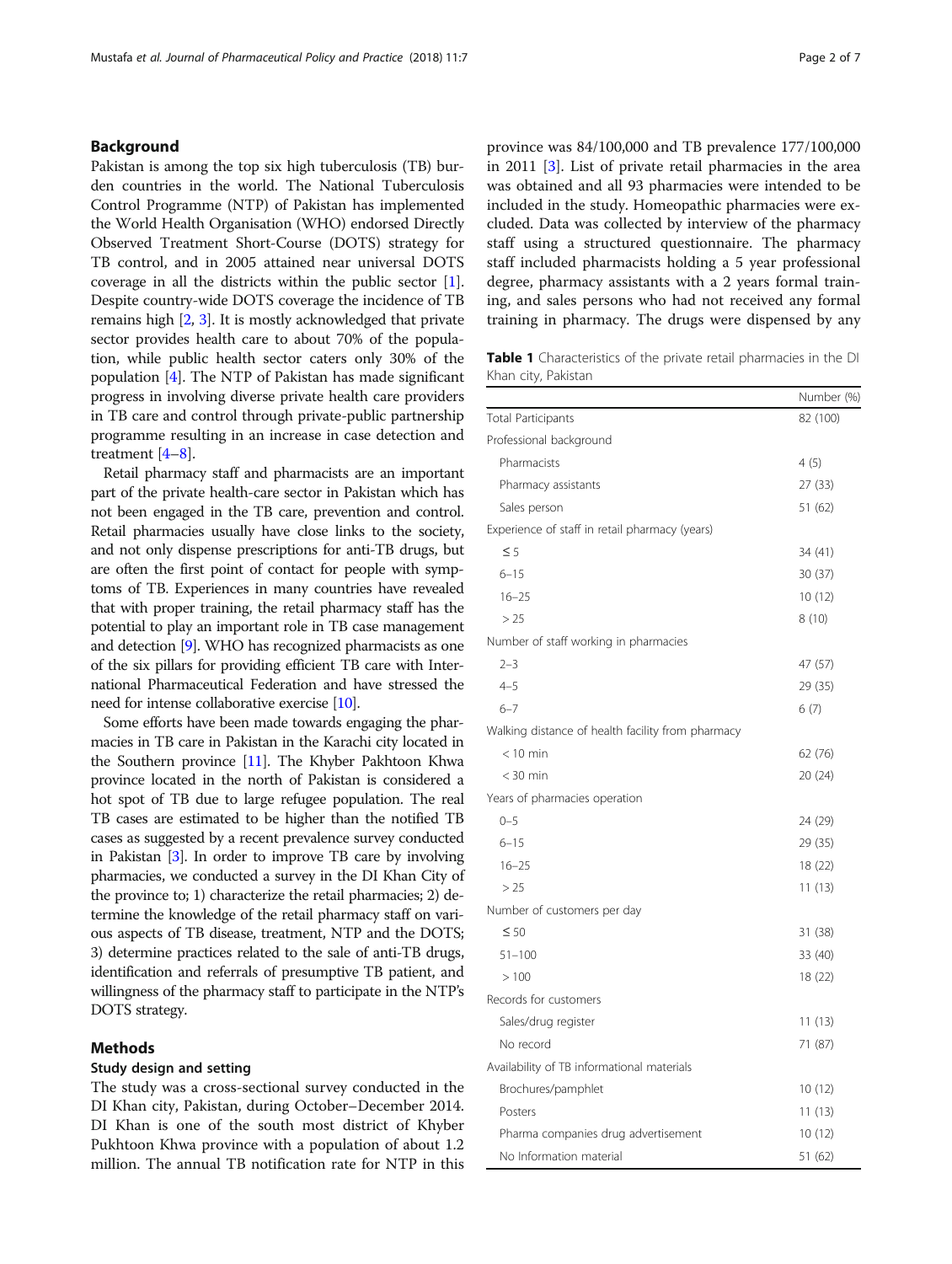<span id="page-2-0"></span>of the above mentioned persons. The retail outlets have generally high staff turnover and therefore one staff member with the longest experience from each pharmacy was interviewed. Questionnaire was adopted from an earlier study [\[12\]](#page-6-0) and had 3 parts; 1) General information & retail pharmacy profile − 17 questions, 2) Knowledge about tuberculosis and NTP-DOTS strategy − 15 questions, 3) Action and practices in TB case detection- 19 questions. Questionnaire was assessed for its content by the authors based on their experience in tuberculosis and pharmacy in consultation with their colleagues expert in the field. The questionnaire was also validated for clarity and ease of understanding by pretesting it with four respondents before data collection.

# Ethical considerations

The protocol was exempted from the requirement of ethical clearance from the Regional Ethical Committee of Norway, and was approved by the National Bioethical Committee of Pakistan, (Ref: No. 4–87/14/NBC-156/ RDC/477). At each pharmacy permission was taken from the owner of the pharmacy and the main seller (if they were different) by administering the information sheet containing the necessary information about the study, voluntary participation, confidentiality and anonymity. Further elaboration was done by the interviewer if required. Participants were asked to sign the consent form.

# Data management and analysis

Data was entered, checked for accuracy, cleaned and analysed in Statistical Package for the Social Sciences (SPSS) version 22. Descriptive statistics were used. Fischer's exact test was used to determine the significance of association between categorical variables. Pearson correlation coefficient was used to measure the linear correlation between continuous variables. The level of significance was set at 5%.

# Results

Of the 93 pharmacies, 82 were included. The owners of 7 pharmacies did not agree to be interviewed while 4 pharmacies were included in pre-test and not included in the results.

# Characteristics of the pharmacies

The characteristics of pharmacies are summarized in Table [1](#page-1-0). All pharmacy staff was male, median age was 33.5 years (range19–64 years). Seventy six percent of the pharmacies were quite close to the health facility within a walking distance of 10 min, and TB DOTS center were also located in close proximity of health facilities. The duration of operation of the pharmacies had a direct positive correlation with the number of staff ( $p = 0.002$ ), their experience in retail pharmacy  $(p = 0.000)$ , and customer load ( $p = 0.001$ ) as shown in Fig. 1a-b. The frequency of reported presumptive TB patients varied



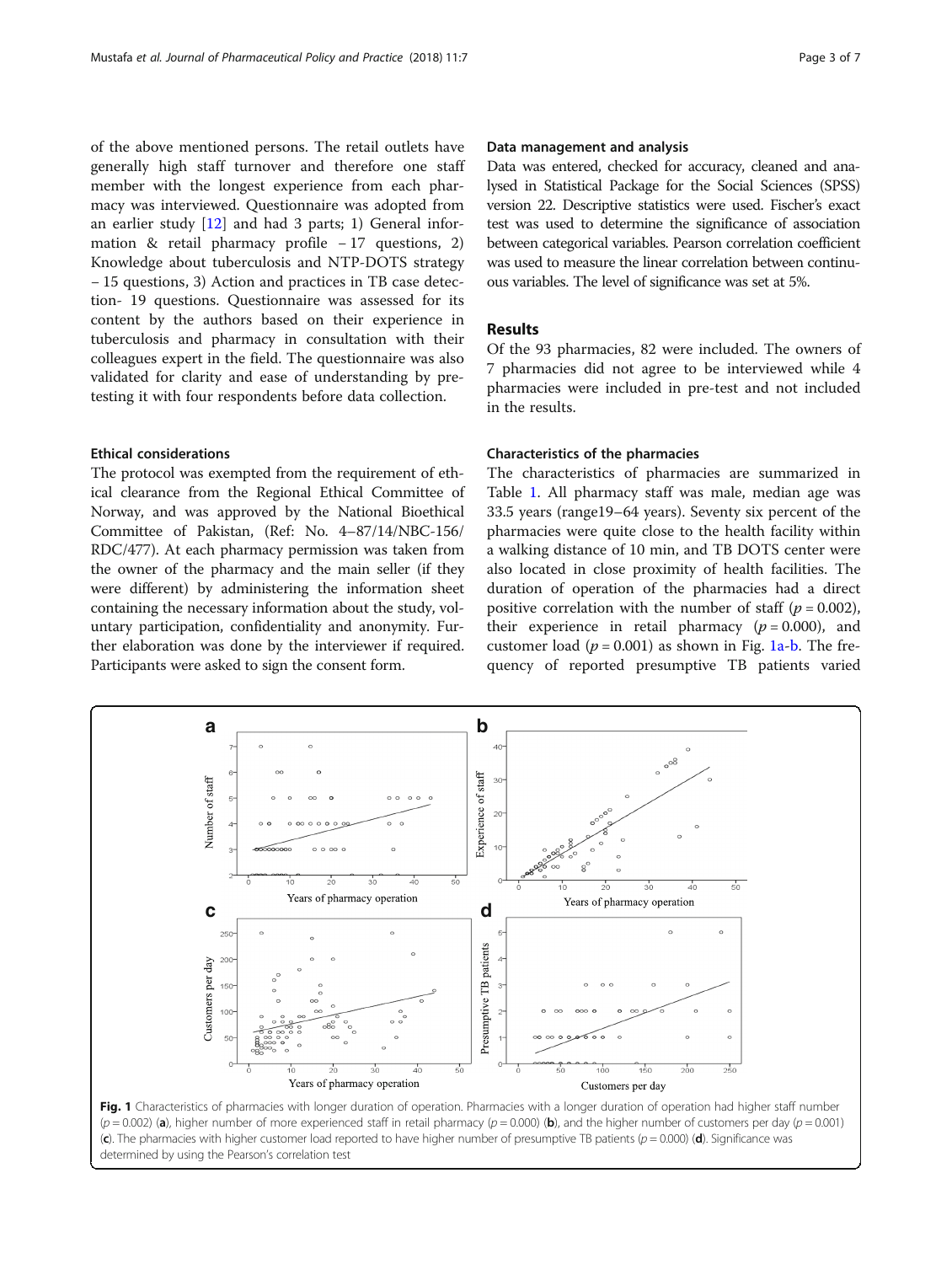| Page 4 of 7 |  |  |  |
|-------------|--|--|--|
|-------------|--|--|--|

| Professional background | Know <sup>a</sup>                                                                                                         | adiation of working experience in the Drivian City, Fakistan. Statistical significance is actemnified by asing nishers Exact test<br>Do not know <sup>a</sup> | P-value |  |  |
|-------------------------|---------------------------------------------------------------------------------------------------------------------------|---------------------------------------------------------------------------------------------------------------------------------------------------------------|---------|--|--|
| & Experience in years   | $n (%^a)$                                                                                                                 | n(%)                                                                                                                                                          |         |  |  |
|                         |                                                                                                                           | Exposure: Breathing air containing TB causing microorganisms                                                                                                  |         |  |  |
| Pharmacists             | 4(100)                                                                                                                    | 0(0)                                                                                                                                                          | 0.071   |  |  |
| Pharmacy assistants     | 25 (93)                                                                                                                   | 2(7)                                                                                                                                                          |         |  |  |
| Sales person            | 37(73)                                                                                                                    | 14(27)                                                                                                                                                        |         |  |  |
| $\leq$ 5 years          | 19 (56)                                                                                                                   | 15(44)                                                                                                                                                        | 0.000   |  |  |
| $6-15$ years            | 29 (97)                                                                                                                   | 1(3)                                                                                                                                                          |         |  |  |
| $> 15$ years            | 18 (100)                                                                                                                  | 0(0)                                                                                                                                                          |         |  |  |
|                         |                                                                                                                           | Transmission: Poor ventilation; overcrowding; presence of untreated TB patients in the house/community                                                        |         |  |  |
| Pharmacists             | 4(100)                                                                                                                    | 0(0)                                                                                                                                                          | 0.451   |  |  |
| Pharmacy assistants     | 22 (82)                                                                                                                   | 5 (19)                                                                                                                                                        |         |  |  |
| Sales person            | 36(71)                                                                                                                    | 15(29)                                                                                                                                                        |         |  |  |
| $\leq$ 5 years          | 20 (59)                                                                                                                   | 14(41)                                                                                                                                                        | 0.008   |  |  |
| $6-15$ years            | 25 (83)                                                                                                                   | 5(17)                                                                                                                                                         |         |  |  |
| $> 15$ years            | 17 (94)                                                                                                                   | 1(6)                                                                                                                                                          |         |  |  |
|                         |                                                                                                                           | Symptoms: Persistent cough; fever; sweat                                                                                                                      |         |  |  |
| Pharmacists             | 4(100)                                                                                                                    | 0(0)                                                                                                                                                          | 0.000   |  |  |
| Pharmacy assistants     | 15(57)                                                                                                                    | 12(44)                                                                                                                                                        |         |  |  |
| Sales person            | 9(18)                                                                                                                     | 42 (82)                                                                                                                                                       |         |  |  |
| $\leq$ 5 years          | 5(15)                                                                                                                     | 29 (85)                                                                                                                                                       | 0.001   |  |  |
| $6-15$ years            | 11(37)                                                                                                                    | 19(63)                                                                                                                                                        |         |  |  |
| $> 15$ years            | 12(67)                                                                                                                    | 6(33)                                                                                                                                                         |         |  |  |
|                         | Prevention: Covering mouth and nose when patient cough or sneeze; by curing TB patients                                   |                                                                                                                                                               |         |  |  |
| Pharmacists             | 4(100)                                                                                                                    | 0(0)                                                                                                                                                          | 0.213   |  |  |
| Pharmacy assistants     | 21 (78)                                                                                                                   | 6(22)                                                                                                                                                         |         |  |  |
| Sales person            | 32(63)                                                                                                                    | 19 (37)                                                                                                                                                       |         |  |  |
| $\leq$ 5 years          | 16(47)                                                                                                                    | 18(53)                                                                                                                                                        | 0.000   |  |  |
| $6-15$ years            | 23 (77)                                                                                                                   | 7(23)                                                                                                                                                         |         |  |  |
| $> 15$ years            | 18 (100)                                                                                                                  | 0(0)                                                                                                                                                          |         |  |  |
|                         | Diagnosis: Sputum smear microscopy                                                                                        |                                                                                                                                                               |         |  |  |
| Pharmacists             | 4(100)                                                                                                                    | 0(0)                                                                                                                                                          | 0.103   |  |  |
| Pharmacy assistants     | 25 (93)                                                                                                                   | 2(7)                                                                                                                                                          |         |  |  |
| Sales person            | 38 (75)                                                                                                                   | 13(26)                                                                                                                                                        |         |  |  |
| $\leq$ 5 years          | 24 (76)                                                                                                                   | 10 (29)                                                                                                                                                       | 0.032   |  |  |
| $6-15$ years            | 25 (83)                                                                                                                   | 5(17)                                                                                                                                                         |         |  |  |
| $> 15$ years            | 18 (100)                                                                                                                  | 0(0)                                                                                                                                                          |         |  |  |
|                         | Consequences of improper treatment: Drug resistance, Disease deteriorates, Disease spread to others, Relapse <sup>b</sup> |                                                                                                                                                               |         |  |  |
| Pharmacists             | 4(100)                                                                                                                    | 0(0)                                                                                                                                                          | 0.002   |  |  |
| Pharmacy assistants     | 12 (44)                                                                                                                   | 15 (56)                                                                                                                                                       |         |  |  |
| Sales person            | 11(22)                                                                                                                    | 40 (78)                                                                                                                                                       |         |  |  |
| $\leq$ 5 years          | 5(15)                                                                                                                     | 29 (85)                                                                                                                                                       | 0.001   |  |  |
| $6-15$ years            | 10(33)                                                                                                                    | 20(67)                                                                                                                                                        |         |  |  |
| $> 15$ years            | 12 (68)                                                                                                                   | 6(33)                                                                                                                                                         |         |  |  |
|                         |                                                                                                                           |                                                                                                                                                               |         |  |  |

<span id="page-3-0"></span>Table 2 Knowledge of the retail pharmacy staff about tuberculosis (TB) and correlation with the professional background and duration of working experience in the DI Khan city, Pakistan. Statistical significance is determined by using Fisher's Exact test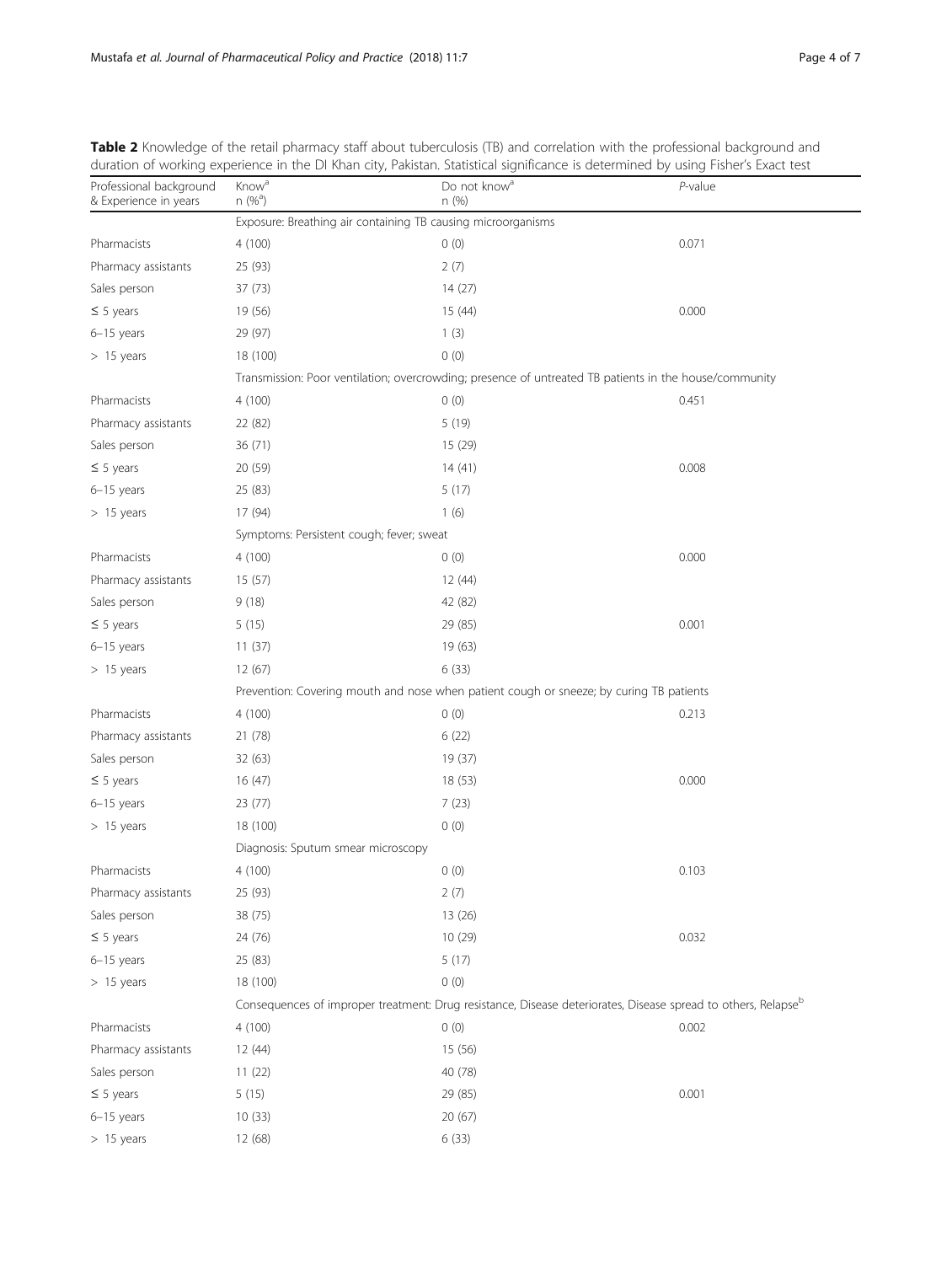| Table 2 Knowledge of the retail pharmacy staff about tuberculosis (TB) and correlation with the professional background and       |
|-----------------------------------------------------------------------------------------------------------------------------------|
| duration of working experience in the DI Khan city, Pakistan. Statistical significance is determined by using Fisher's Exact test |
| (Continued)                                                                                                                       |

| Professional background<br>& Experience in years | Know <sup>a</sup><br>$n (%^a)$                                                                                                  | Do not know <sup>a</sup><br>n(%) | $P$ -value |
|--------------------------------------------------|---------------------------------------------------------------------------------------------------------------------------------|----------------------------------|------------|
|                                                  | MDR-TB: Improper treatment, failure to complete treatment, Presence of patients with MDR-TB in household/community <sup>c</sup> |                                  |            |
| Pharmacists                                      | 4(100)                                                                                                                          | 0(0)                             | 0.003      |
| Pharmacy assistants                              | 9(33)                                                                                                                           | 18(67)                           |            |
| Sales person                                     | 10(20)                                                                                                                          | 41 (80)                          |            |
| $\leq$ 5 years                                   | 7(21)                                                                                                                           | 27 (79)                          | 0.360      |
| $6-15$ years                                     | 9(30)                                                                                                                           | 21(70)                           |            |
| $> 15$ years                                     | 7(39)                                                                                                                           | 11(61)                           |            |
|                                                  | Duration of TB treatment: 6-9 months                                                                                            |                                  |            |
| Pharmacists                                      | 4(100)                                                                                                                          | 0(0)                             | 1.00       |
| Pharmacy assistants                              | 26 (96)                                                                                                                         | 1(4)                             |            |
| Sales person                                     | 48 (94)                                                                                                                         | 3(6)                             |            |
| $\leq$ 5 years                                   | 31 (91)                                                                                                                         | 3(9)                             | 0.535      |
| 6-15 years                                       | 29 (97)                                                                                                                         | 1(3)                             |            |
| $> 15$ years                                     | 18 (100)                                                                                                                        | 0(0)                             |            |

Decimal value ≥0.5 is rounded up to 1.0. <sup>a</sup> The respondents were grouped as knowing and not knowing if they could answer the questions mentioned by key words in table. <sup>b</sup> 3/4, <sup>c</sup> 2/3 answers were grouped as knowing. MDR-TB: Multi-drug resistant tuberculosis

among pharmacies. Pharmacies with longer duration of operation had a higher customer load and those with higher customer load reported higher number of pre-sumptive TB patients as shown in Fig. [1c-d.](#page-2-0)

### Knowledge of pharmacy staff about TB and NTP

The majority knew that TB spreads through presence of untreated TB patients in community (93%), and poverty (72%) but limited number knew that TB spreads through poor ventilation (50%) and overcrowding (28%). Majority (92%) identified persistent cough as TB symptom, while other symptoms were less frequently (25–61%) identified. Majority knew that TB can be prevented by curing TB patients (93%), and by covering mouth and nose of TB patient during coughing or sneezing (78%). The majority (82%) knew that TB is diagnosed by examination of sputum. Almost 66% did not know about multidrug resistant (MDR)-TB and factors leading to MDR-TB. Only 57% were aware of NTP while only 30% had heard of the TB-DOTS.

Table [2](#page-3-0) summarizes the knowledge of pharmacy staff on various aspects of TB and shows relationship with the professional background and retail pharmacy experience. The respondents were grouped as knowing and not knowing if they could answer the key questions presented in the Table. A significant positive association was observed between formal training in pharmacy and knowledge of TB on several aspects. Pharmacists had better knowledge about TB as compared to pharmacy assistants and sales persons, and pharmacy assistants had better knowledge as compared to sales persons. A significant positive association was also observed between several aspects of knowledge of TB and the duration of work experience.

# Attitude and practices related to referral of the presumptive TB patients and sale of anti-TB drugs (Table [3\)](#page-5-0)

The majority of the staff (80%) referred the presumptive TB patients to chest physicians, and none referred patients to the NTP's DOTS centres. None of the staff had received any training relevant to TB in last 2 years. Majority (66%) of staff had a positive attitude towards getting more information about NTP and 83% of pharmacy staff was willing to be involved in TB control efforts by getting training and referring patients to the DOTS facility. All the staff informed that anti-TB drugs were dispensed according to the prescription and none of the staff reported dispensing anti-TB drugs without prescription. All prescribed drugs were reported to be a combination preparation of 4 drugs (4-FDC-RHZE) or 2 drugs (2-FDC-RH) with correct duration of treatment. However, due to low purchasing capacity of patients, drugs were usually (52%) dispensed for shorter duration.

## **Discussion**

Findings of our study show that the pharmacy staff encounters presumptive TB patients on daily basis and despite their low buying capacity they were referred to the specialized chest physicians, requiring payment, instead of TB-DOTS centers where they could get free-of-cost TB care.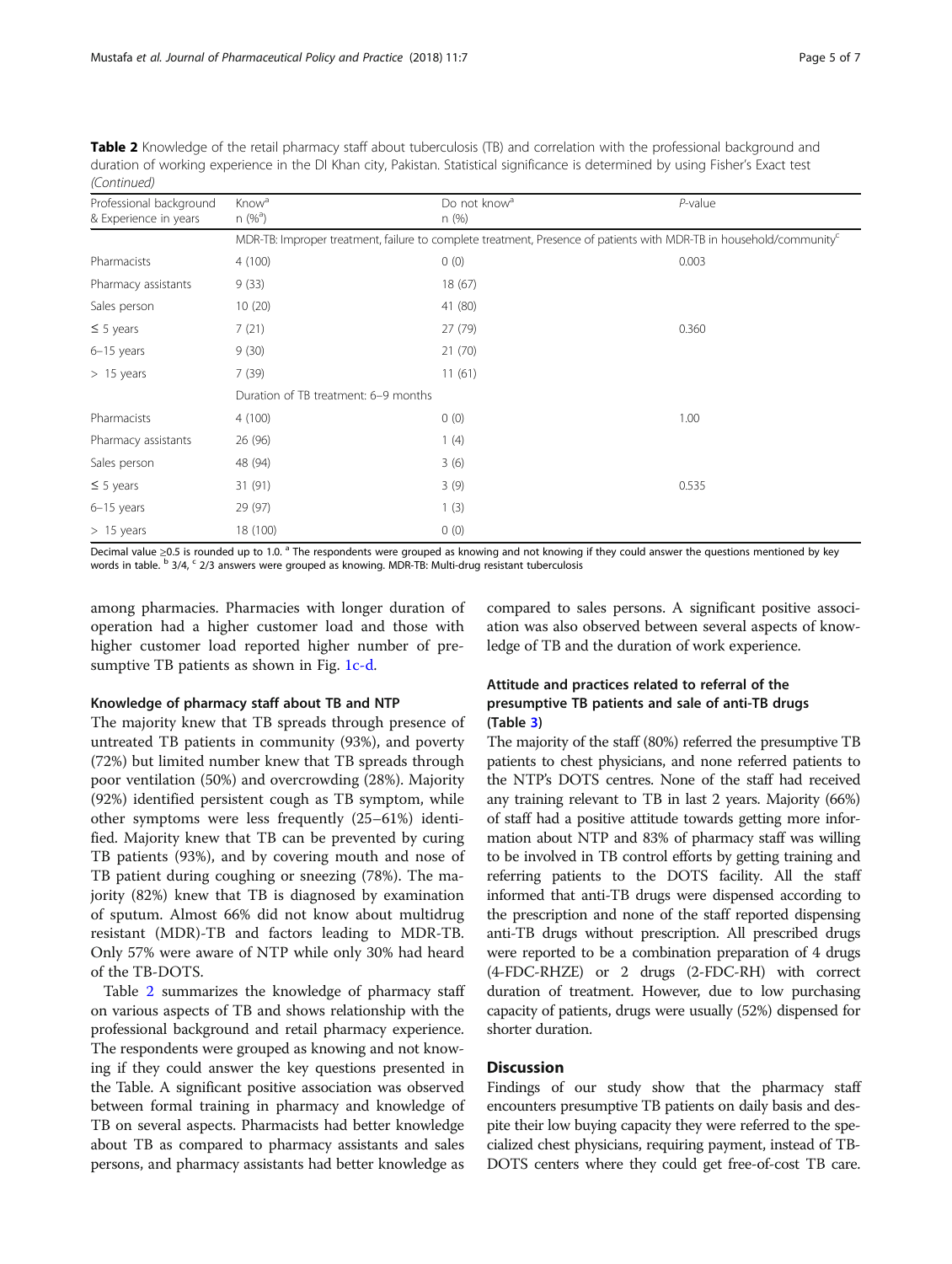<span id="page-5-0"></span>Table 3 Practices of the retail pharmacy staff related to identification and referral of the presumptive tuberculosis (TB) patients and sale of anti-TB drugs in the DI Khan city, Pakistan

|                                          | Number (%) |
|------------------------------------------|------------|
| Total participants                       | 82 (100)   |
| Suspected TB patients per week           |            |
| 0                                        | 28 (34)    |
| $1 - 2$                                  | 47 (57)    |
| $3 - 5$                                  | 7(9)       |
| Referral of suspected TB patients        |            |
| Nearby laboratory                        | 22 (27)    |
| Nearby GP                                | 19 (23)    |
| Chest physician                          | 65 (79)    |
| TB DOTS centre                           | 0(0)       |
| No referral                              |            |
| Dispense broad spectrum antibiotics      | 11(13)     |
| Dispense cough syrup                     | 28 (34)    |
| Dispense anti-TB drugs                   | 1(1)       |
| TB patients with a doctor's prescription | 82 (100)   |
| Prescriped duration of anti-TB drugs     |            |
| 6 months                                 | 62 (76)    |
| 9 months                                 | 16 (19)    |
| Do not know                              | 4 (5)      |
| Number of prescribed anti-TB drugs       |            |
| 2 medicines                              | 25 (30)    |
| 3 medicines                              | 39 (48)    |
| 4 medicines                              | 18 (22)    |
| Vitamin B6 supplement in prescription    | 73 (89)    |
| Frequently sold TB medicines             |            |
| 4-FDC-RHZE combination                   | 82 (100)   |
| 3-FDC-RHE combination                    | 7 (8)      |
| 2-FDC-RH combination                     | 79 (96)    |
| Isoniazid                                | 1(1)       |
| Pyrazinamide                             | 0(0)       |
| Ethambutol                               | 0(0)       |
| Streptomycin                             | 28 (34)    |
| Kanamycin                                | 4(5)       |
| Patients buy anti-TB medicines           |            |
| 1 month                                  | 7(8)       |
| 2 months                                 | 11(13)     |
| 3 months                                 | 22 (27)    |
| 4 months                                 | 3(4)       |
| 6 months                                 | 35 (43)    |
| 9 months                                 | 4 (5)      |

The most plausible explanation of this practice seems to be the insufficient knowledge about the TB care provided by the NTP's DOTS strategy. Other possible explanations could be lack of trust on quality of medicine and easy access to private sector. However this needs further investigation as pharmacies have a potential to improve the situation by imparting right information to the public. The majority of the retail pharmacy staff wanted to be involved in the NTP's TB care efforts. However proper training is a necessary pre-requisite as our survey revealed that none of the pharmacy staff had received any training relevant to TB during the last 2 years, and informational material relevant to TB were present in very limited numbers of pharmacies. Pharmacy staff was willing to receive relevant training for this purpose. A study from India has shown that retail pharmacy staff can contribute towards imparting TB knowledge and care by getting training through collaborative

An important finding of our study was shortage of qualified personnel in private retail pharmacies. Patients were mainly handled by unqualified salesmen who may give unsatisfactory consultation. Similar findings have also been reported by some earlier studies carried out in other cities of Pakistan  $[14–16]$  $[14–16]$  $[14–16]$  $[14–16]$ . Thus, there is a need for implementation of law to guarantee presence of qualified personnel in private retail pharmacies which would result in better patient care oriented services.

NTP or professional association workshops [\[13\]](#page-6-0).

Our study showed that pharmacies which were established for a longer period were better staffed and had high customer load, implying better contact with- and trust of public, so that people use them more often as consultation sites as compared to newly established pharmacies. Such pharmacies could serve as sites for TB-DOTS consultation and care.

There was no female retail pharmacy staff in our study area. This can be related to social and cultural factors in this region of Pakistan where gender roles define that females do not generally participate in sales and marketing professions. This could have some implications in interaction of the staff with the female presumptive TB patients and it would be an advantage to have some balance in the gender distribution of the pharmacy staff.

This research study did not permit evaluation of the frequency of sales of anti-TB drugs without prescription, and therefore we could not validate the finding that anti-TB drugs are not sold without a prescription. The majority of anti-TB drugs present in the pharmacies were fixed dose combinations of either four or two first line anti-TB drugs thereby reducing the probability of over-the-counter delivery of anti-TB drugs as broad spectrum antibiotics for other purposes.

A weakness of the study is selection of only one experienced respondent from each pharmacy. This could have added bias to the study. The retail outlets have generally